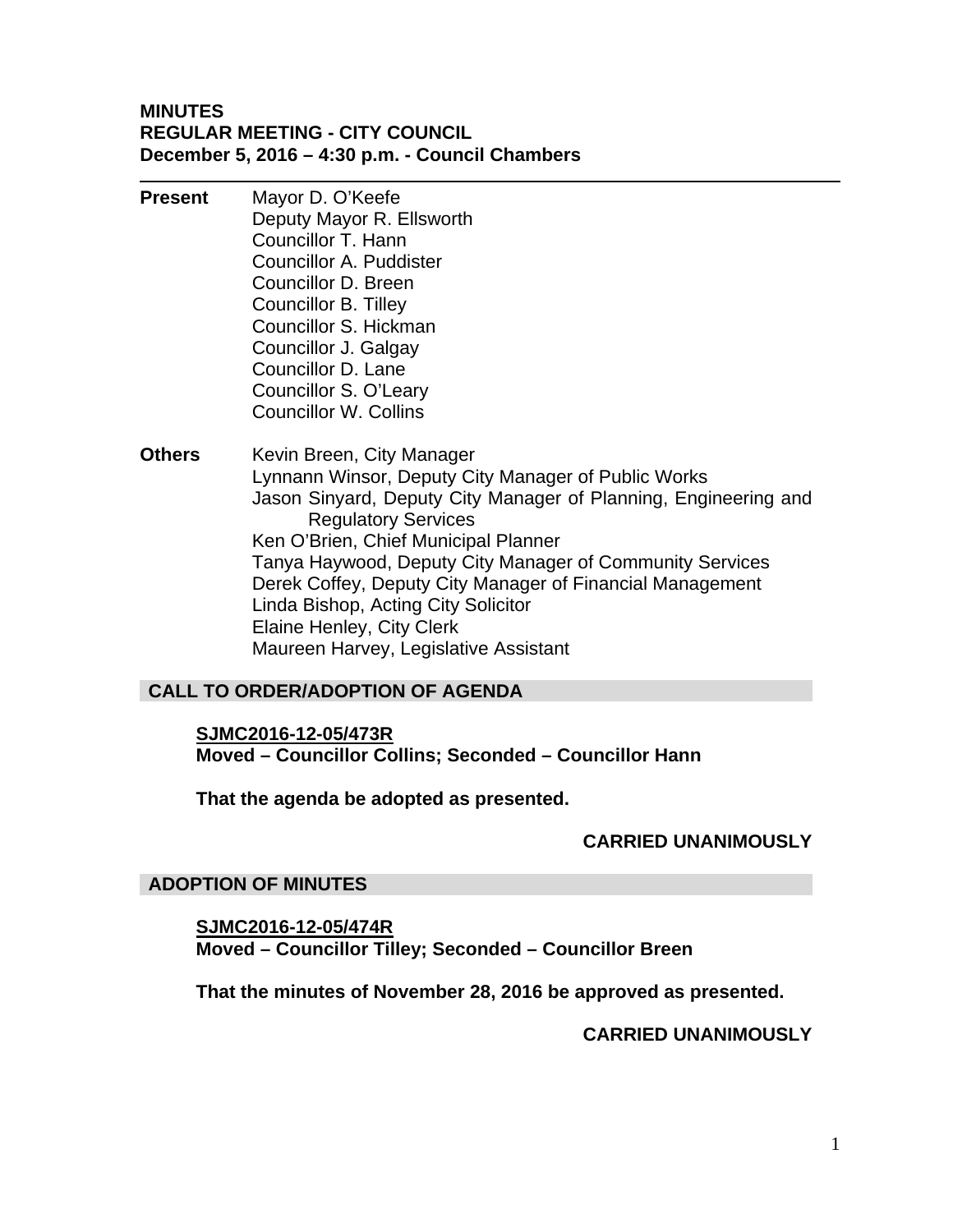## **BUSINESS ARISING FROM THE MINUTES**

## **Notice of Motion – Amendment to By-Laws**

At the last regular meeting of Council, Councillor Hickman tabled the notice as listed below. The motion, which deal with amendments to a number of by-laws is intended to address an increase in fees to reflect the increased administrative fee being charged by the Province for processing each ticket and the City having to take over the prosecution of such tickets from the Crown.

## **SJM2016-12-05/475R**

**Moved – Councillor Hickman; Seconded – Councillor Puddister That the following By-laws be amended to facilitate an increase in fines:** 

- **St. John's Residential Parking Area By-Law**
- **St. John's Parking Meter Regulations**
- **St. John's Snow Clearing By-Law**
- **St. John's Ticketing Amendment By-Law**
- **St. John's Street Cleaning By-Law**

# **CARRIED UNANIMOUSLY**

## **PUBLIC HEARINGS**

a. St. John's Development Regulations Amendment No. 613, 2016 Amendment to Parking-Lot Size Limit of 0.5 Hectare Application for a Stand-Alone Parking Lot at PDE file DEV1400217, Council Directive CD#S2015-05-11/1 53 Radio Range Road

Councillor Puddister presented a Decision Note dated May 30, 2016 dealing with the above noted matter. Accompanying the note were the minutes of a public meeting held on June 3, 2015 where the application for an amendment was considered.

**SJMC2016-12-05/476R Moved – Councillor Puddister; Seconded – Councillor Hann** 

**That Amendment No. 613 to the St. John's Development Regulations be adopted as presented.**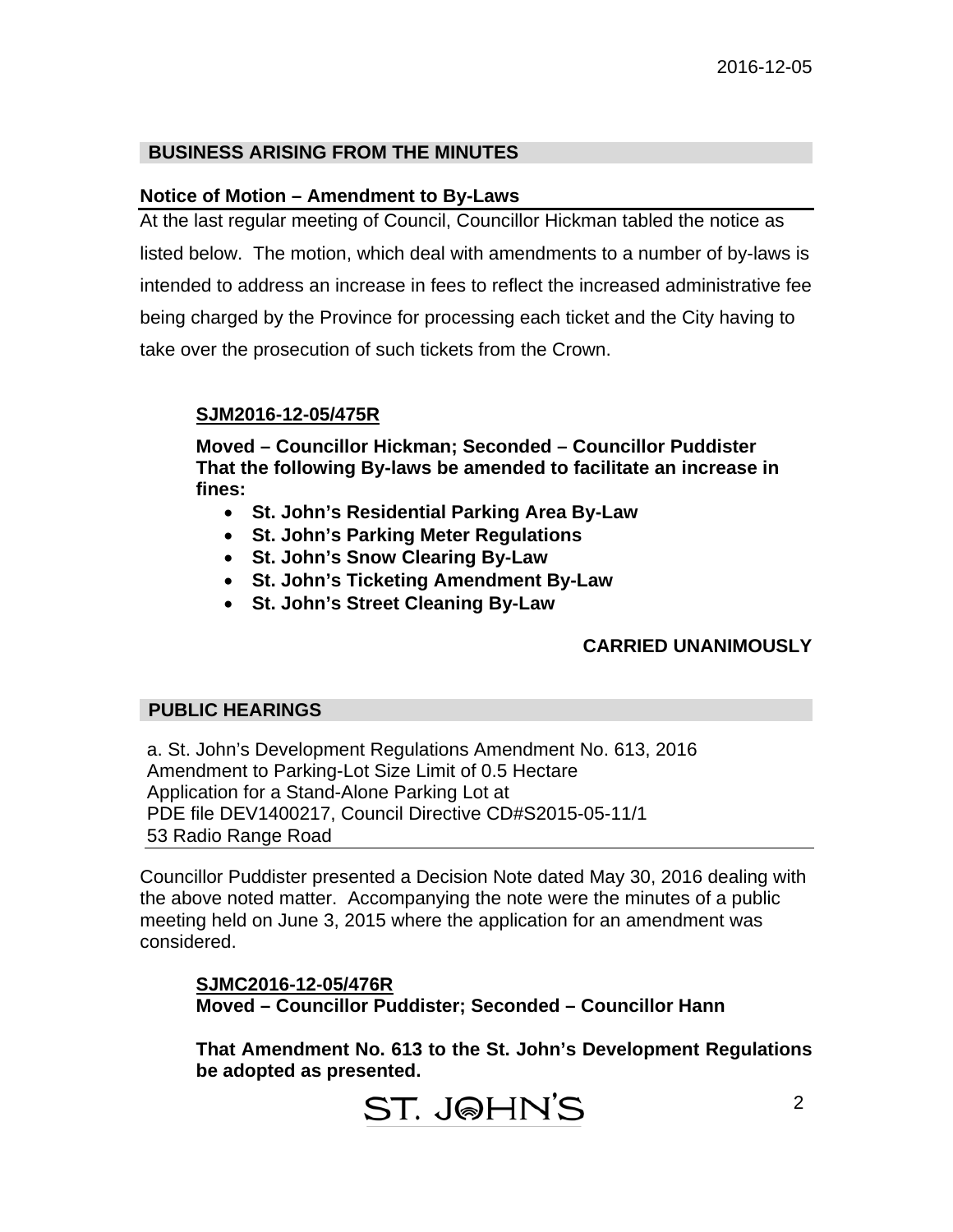**The said amendment removes the following subsection of Section 7.13.1** *"Parking Lot"* 

*"(a) the parking area shall be on a Lot having an area of not more than 0.5 ha;" and renumbering the following subsections accordingly.*  **A Municipal Plan Amendment is not required.** 

## **CARRIED UNANIMOUSLY**

## **COMMITTEE REPORTS**

## **Development Committee Report – November 29, 2016**

Council considered the above noted report.

**SJMC2016-12-05/477R Moved – Councillor Puddister; Seconded – Councillor Collins** 

**That the Development Committee report, dealing with the following item, be actioned:** 

 **Proposed Deck in Floodplain Buffer – 40 Ryan's River Road INT1600179** 

## **CARRIED UNANIMOUSLY**

## **Community Services & Housing Committee Report – November 29, 2016**

Council considered the above noted report.

**SJMC2016-12-05/478R Moved – Councillor Hickman; Seconded – Councillor O'Leary** 

**That the Community Services & Housing Committee report, dealing with the following recommended items, be adopted as presented** 

- **Decision Note dated November 23, 2016 re: Multipurpose Arts Centre Study**
- **Decision Note dated November 23, 2016 re: Bike St. John's Task Force Survey**
- **ParaTransit Working Group Minutes September 22, 2016** 
	- o **Decision note dated September 14, 2016 re: Review of No-Show Policy**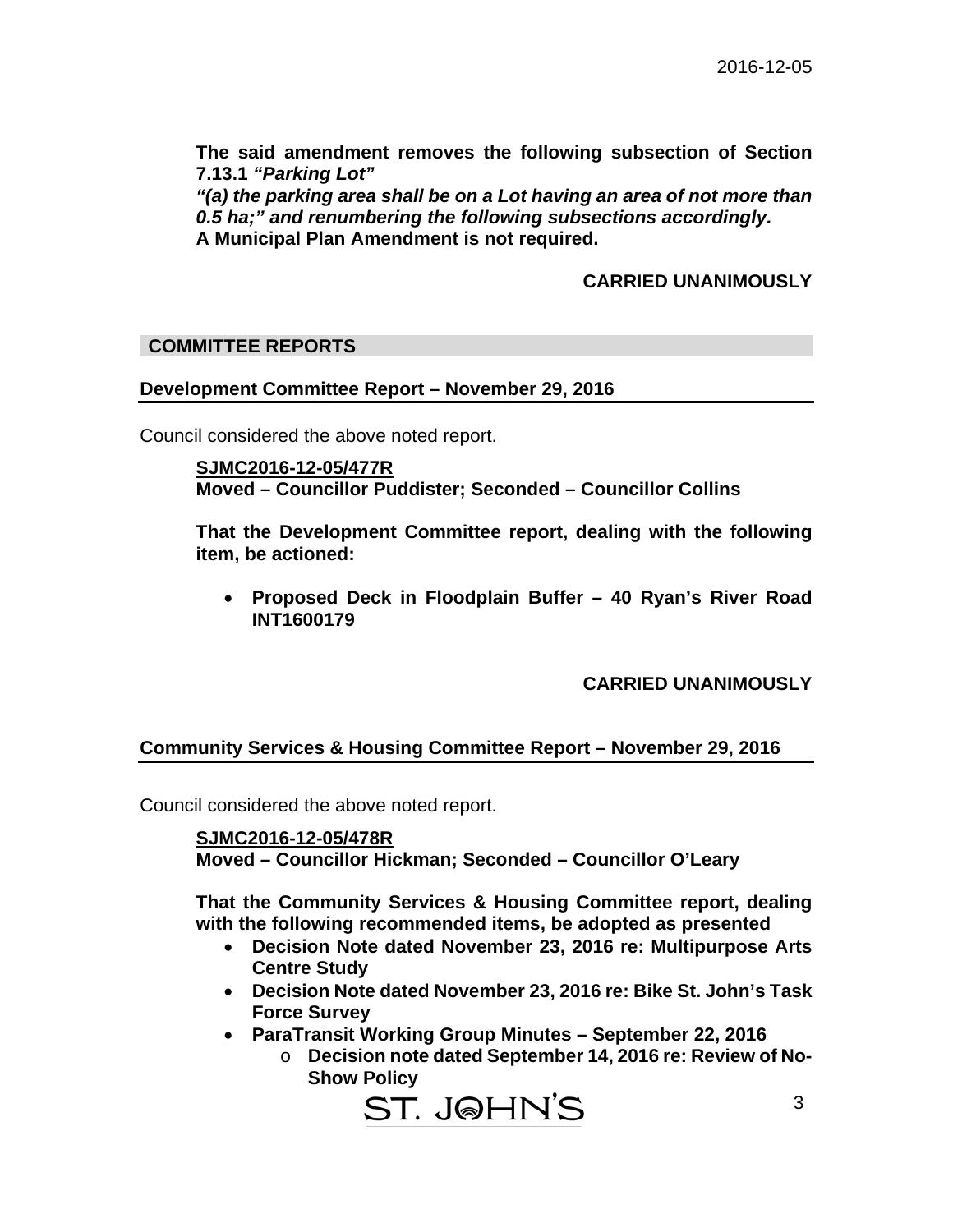## o **Decision Note dated September 14, 2016 re: GoBus Accessible Transit Application/Registration Process**

**CARRIED UNANIMOUSLY** 

## **Regional Water Committee Report – November 23, 2016**

Council considered the above noted report.

**SJMC2016-12-05/479R Moved – Deputy Mayor Ellsworth; Seconded – Councillor Breen** 

**That the Regional Water Committee report dated November 23, 2016, dealing with the following item, be adopted as presented.** 

**Regional Water 2017-2018 Budget Projections.** 

**CARRIED UNANIMOUSLY** 

## **Regional Wastewater Committee Report – November 23, 2016**

Council considered the above noted report.

**SJMC2016-12-05/480R Moved – Deputy Mayor Ellsworth; Seconded – Councillor Breen** 

**That the Regional Wastewater Committee report dated November 23, 2016, dealing with the following item, be adopted as presented.** 

**Regional Wastewater 2017-2018 Budget Projections.** 

## **CARRIED UNANIMOUSLY**

## **DEVELOPMENT PERMITS LIST**

*Link to List* 

Council considered, for information, the above-noted for the period November 24,

2016 to November 30, 2016.

## **BUILDING PERMITS LIST**  *[Link to List](#page-7-0)*

Council considered the Building Permits list dated December 5, 2016.

**SJMC2016-12-05/481R Moved – Councillor Puddister; Seconded – Councillor Hann**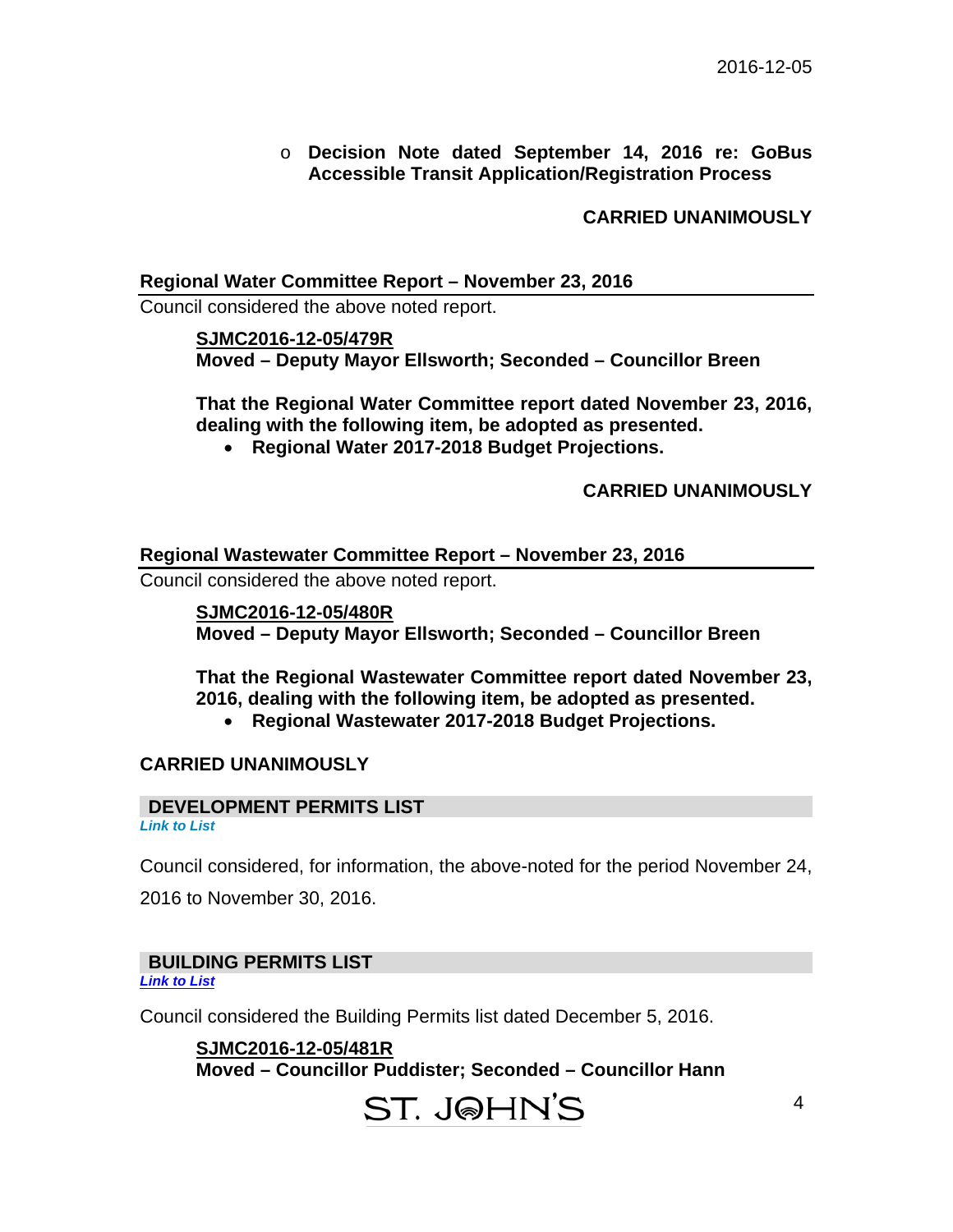## **That the building permits list dated December 5, 2016 be approved as presented.**

## **CARRIED UNANIMOUSLY**

## **REQUISITIONS, PAYROLLS AND ACCOUNTS**  *[Link to Memo](#page-10-0)*

Council considered the requisitions, payrolls and accounts for the week ending November 30, 2016.

## **SJMC2016-12-05/482R Moved – Councillor Puddister; Seconded – Councillor Hann**

**That the requisitions, payrolls and accounts for the week ending November 30, 2016 be approved as presented totaling \$4,455,062.77.** 

## **CARRIED UNANIMOUSLY**

## **TENDERS/RFPS**

## **Council Approval – Standing Offer Supply of Anhydrous Ammonia BBBP 2016156**

Council considered the above noted.

## **SJMC2016-12-05/483R Moved – Councillor Puddister; Seconded – Councillor Hann**

**That Council awarded the tender 2015156 to Brenntag Canada Inc. \$261,285.75 as per the Public Tendering Act. Harmonized Sales Tax is included in the quoted price.** 

## **CARRIED UNANIMOUSLY**

## **Council Approval – Standing Offer Water Treatment Chemicals Winsor Lake 2016160**

Council considered the above noted.

**SJMC2016-12-05/484R Moved – Councillor Puddister; Seconded – Councillor Hann**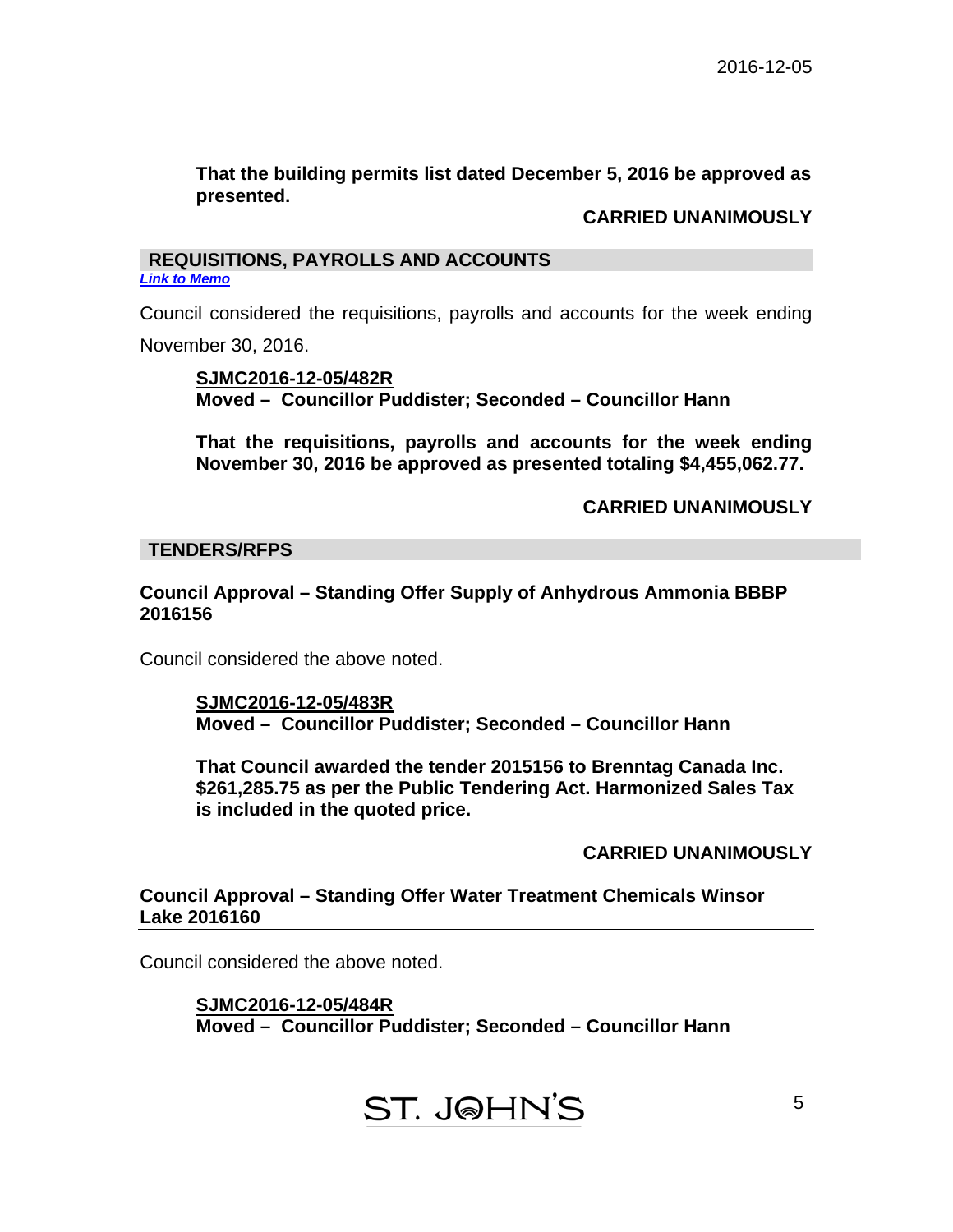**Council awarded this tender to the overall lowest bidder meeting specifications, Univar Canada \$155,367.30 as per the Public Tendering Act. Harmonized Sales Tax is included in the quoted price.** 

## **CARRIED UNANIMOUSLY**

## **NOTICES OF MOTION, RESOLUTIONS QUESTIONS AND PETITIONS**

## **OTHER BUSINESS**

**Memorandum dated December 1, 2016 re: Council Meetings – Christmas Season** 

Council considered the above noted memo.

**SJMC2016-12-05/485R Moved – Councillor Breen; Seconded – Councillor Hickman** 

**That Council suspend its meetings for the weeks of December 19th and 26th, 2016 with the final meeting for 2016 being December 12, 2016 and the first meeting for 2017 being Tuesday, January 3rd, 2017.** 

**CARRIED UNANIMOUSLY** 

## **Memorandum dated December 1, 2016 re: Chairpersonship – Public Meetings**

Council considered the above noted memo.

**SJMC2016-12-05/486R Moved – Deputy Mayor Ellsworth; Seconded – Councillor O'Leary** 

**That the following rotation for chairing Public Meetings for 2017 (January – December) be approved as follows:** 

| January         | <b>Councillor O'Leary</b>   |  |  |
|-----------------|-----------------------------|--|--|
| <b>February</b> | <b>Councillor Collins</b>   |  |  |
| March           | <b>Councillor Hann</b>      |  |  |
| April           | <b>Councillor Hickman</b>   |  |  |
| May             | <b>Councillor Lane</b>      |  |  |
| June            | <b>Councillor Puddister</b> |  |  |
|                 | <b>ST. JOHN</b>             |  |  |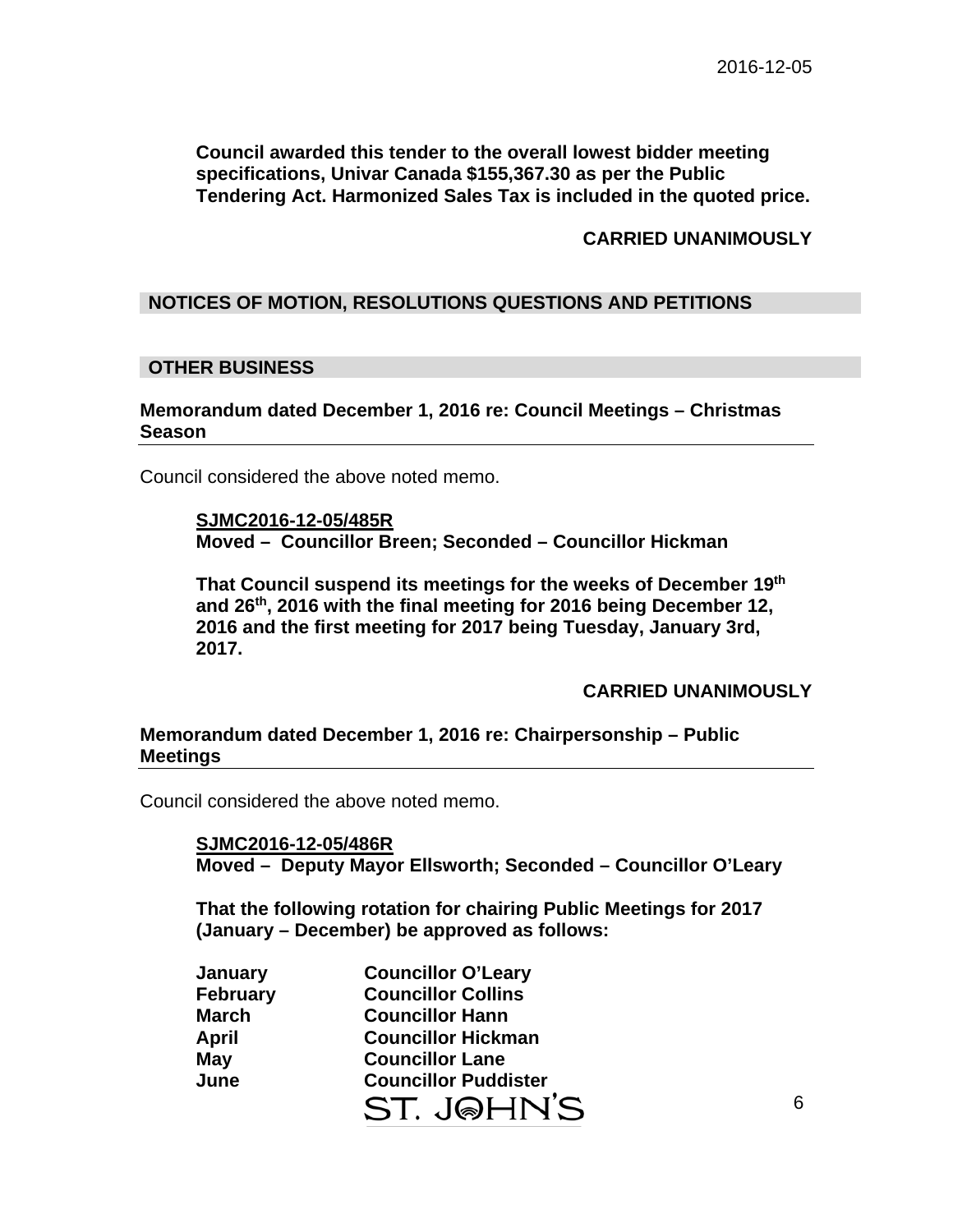**July Deputy Mayor Ellsworth August Councillor Breen September Councillor Galgay October Councillor Tilley November Councillor O'Leary December Councillor Collins** 

## **CARRIED UNANIMOUSLY**

## **Decision Note dated December 1, 2016 re: Sale of City Property at the Corner of Blackmarsh Road and Columbus Drive**

Consideration was given to the above-noted.

**SJMC2016-12-05/487R Moved – Councillor Tilley; Seconded – Councillor Lane** 

**Council approve sale of subject land at a rate of \$8 per square foot plus usual administrative vees and HST.** 

## **CARRIED UNANIMOUSLY**

There being no further business, the meeting adjourned at 5:44 p.m.

 **MAYOR** 

\_\_\_\_\_\_\_\_\_\_\_\_\_\_\_\_\_\_\_\_\_\_\_\_

\_\_\_\_\_\_\_\_\_\_\_\_\_\_\_\_\_\_\_\_\_\_\_\_

 **CITY CLERK** 

**ST. J@HN'S**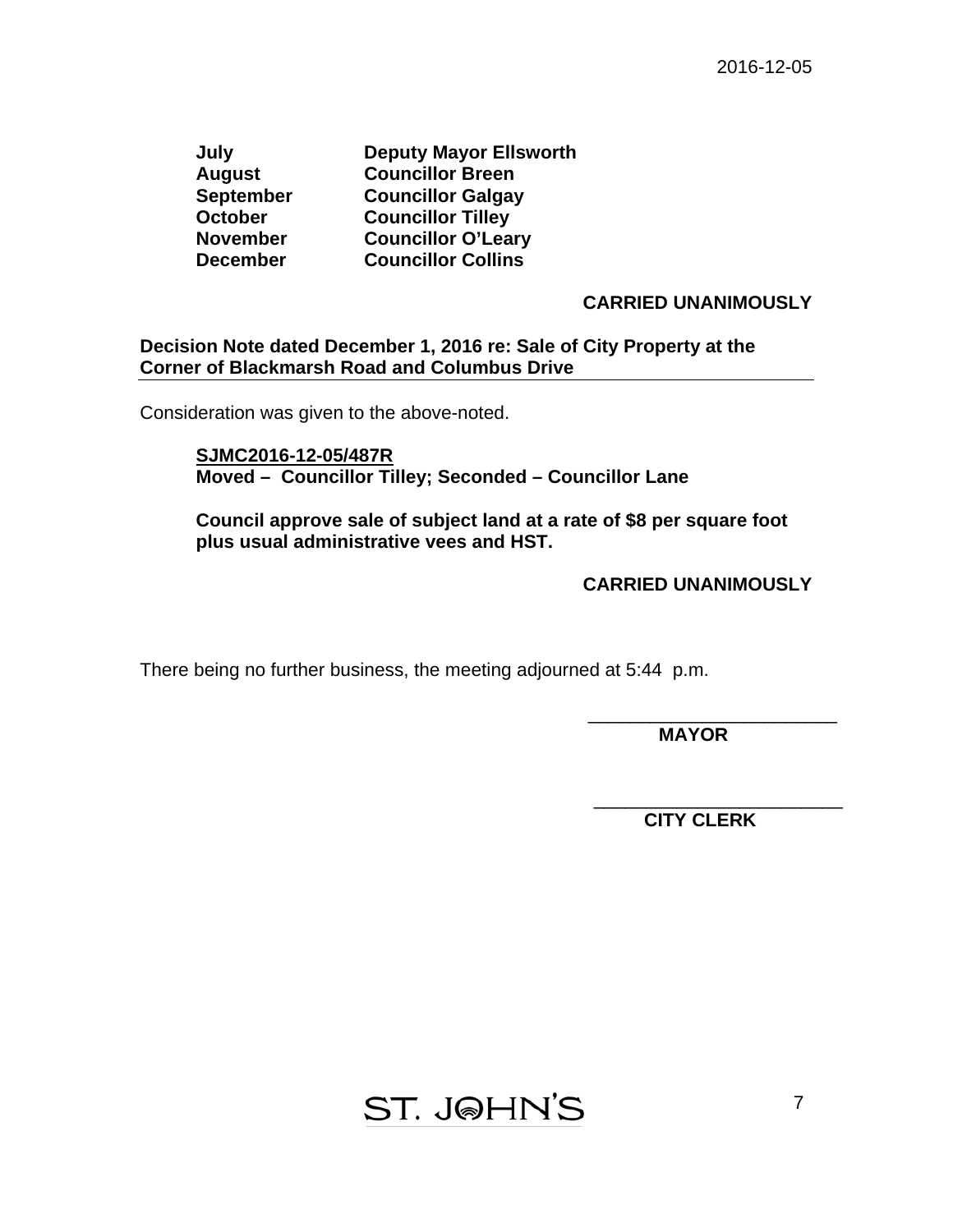## <span id="page-7-0"></span>**Building Permits List Council's December 5, 2016 Regular Meeting**

Permits Issued: 2016/11/24 To 2016/11/30

#### **Class: Commercial**

 58 Kenmount Rd Co Retail Store 8 Stabb Crt Company Company Company Company Company Company Company Company Company Company Company Company Co 179 Water St (Rear) Co Other 65 Jetstream Ave Nc Accessory Building Avalon Mall, Td Bank Atm Sn Bank Avalon Mall, Td Bank Atm 45 Blackmarsh Rd Ms Place Of Amusement Carpasian Rd Ms Place Of Assembly 83 Elizabeth Ave MS Retail Store 12 Hebron Way **MS** Restaurant 12-20 Highland Dr Ms Restaurant 10 Jetstream Ave 10 Jetstream Ave and Sn Office<br>
41 Kelsey Dr Ms Retail Store 75 Kelsey Dr Ms Restaurant 222 Kenmount Rd<br>85-95 Kenmount Rd Ms Car Sales Is Ms Car Sales<br>Ms Retail Store 315 Kenmount Rd 409 Kenmount Rd Ms Car Sales L 65 Kiwanis St Sn Retail Store 139 Mayor Ave Ms Place Of Assembly 21 Merrymeeting Rd Ms Admin Bldg/Gov/Non-Profit 447 Newfoundland Dr Ms Newfice Shop 51 Old Pennywell Rd Ms Ms Service Shop 138 Pennywell Rd Ms Retail Store 52 Pippy Pl<br>Pitts Memorial Drive<br>Pitts Memorial Drive<br>Sh Subdivision Pitts Memorial Drive<br>180 Portugal Cove Rd
Ms
Motel 180 Portugal Cove Rd 180 Portugal Cove Rd  $\bigcap_{M \in \mathbb{N}}$  Ms Hotel 410 Stavanger Dr Ms Retail Store 660 Torbay Rd Ms Service Station<br>35 White Rose Dr (Ms Clinic 35 White Rose Dr 103 Mount Scio Rd No Nc Accessory Building<br>350 Kenmount Rd Nc Accessory Building Nc Accessory Building 130 Kelsey Dr (1) Nc Accessory Building 320 Torbay Rd Cr Retail Store<br>31 Malta St Rn Take-Out Food<br>10 Stavange OP Nc Accessory Bu Rn Take-Out Food Service Nc Accessory Building<br>Rn Retail Store 39 Campbell Ave Rn Retail Store 650 Topsail Rd Rn Retail Store Avalon Mall (Call It Spring) Rn Retail Store 103 Mount Scio Rd Nc Other This Week \$ 3,684,600.00 Se Keamiount Rd<br>
19 Scheme Council Minutes of December 1988<br>
Analog Mali Council Minutes of December 1988<br>
Adding the Hand Kan<br>
19 Scheme Adding Scheme Council Minutes of December 1988<br>
12 Rebrech Advantage Scheme Council

 **Class: Industrial** 

This Week \$ .00

 **Class: Government/Institutional** 

95 Allandale Rd Sn Admin Bldg/Gov/Non-Profit

This Week \$ 525.00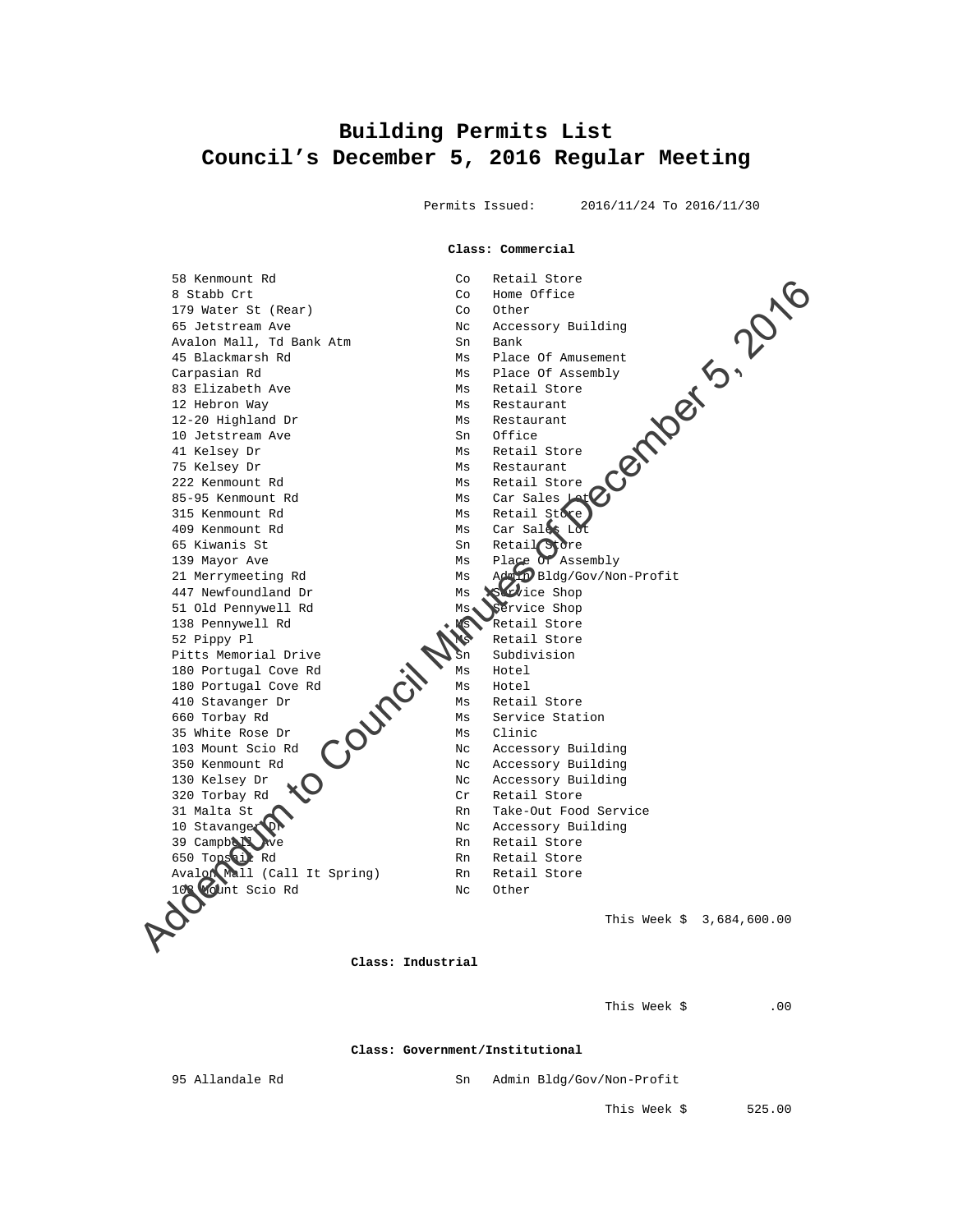#### **Class: Residential**

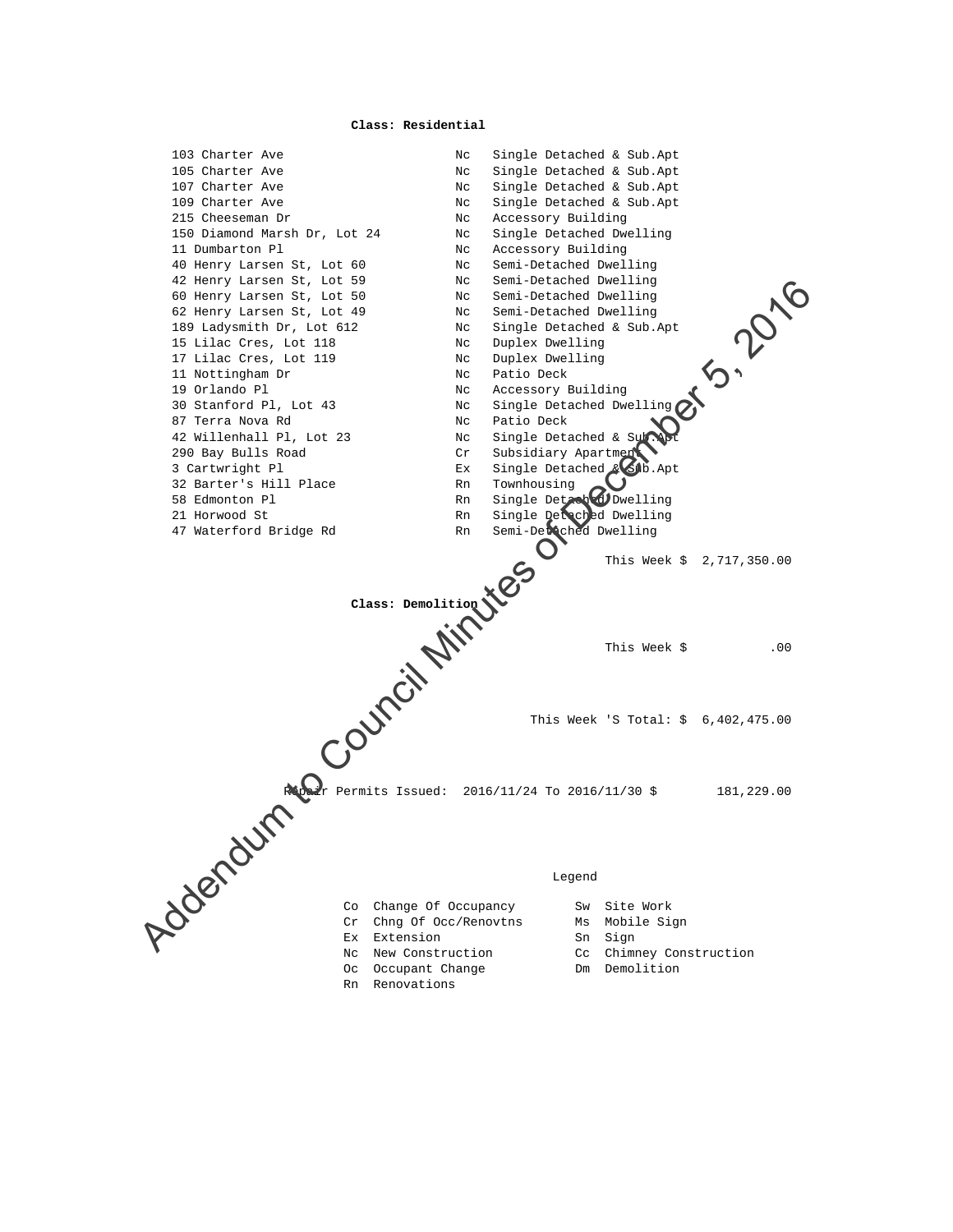|                                                                                                                                                                 |                  | Year To Date Comparisons |                    |  |  |
|-----------------------------------------------------------------------------------------------------------------------------------------------------------------|------------------|--------------------------|--------------------|--|--|
| December 5, 2016                                                                                                                                                |                  |                          |                    |  |  |
|                                                                                                                                                                 |                  |                          |                    |  |  |
| TYPE                                                                                                                                                            | 2015             | 2016                     | % VARIANCE $(+/-)$ |  |  |
| Commercial                                                                                                                                                      | \$127,469,166.00 | \$122,467,058.00         |                    |  |  |
| Industrial                                                                                                                                                      | \$0.00           | \$0.00                   |                    |  |  |
| Government/Institutional                                                                                                                                        | \$16,009,776.00  | \$6,053,109.00           | $-62$              |  |  |
| Residential                                                                                                                                                     | \$79,007,254.00  | \$73,636,505.00          | $-7$               |  |  |
| Repairs                                                                                                                                                         | \$4,080,831.00   | \$4,457,079.00           | 9                  |  |  |
| Housing Units (1 & 2 Family Dwelling)                                                                                                                           | 213              | 234                      |                    |  |  |
| <b>TOTAL</b>                                                                                                                                                    |                  | 51.00                    | $-9$               |  |  |
| Addendum to Council Minutes of December<br>Respectfully Submitted,<br>Jason Sinyard, P. Eng., MBA<br>Deputy City Manger<br>Planning & Development & Engineering |                  |                          |                    |  |  |